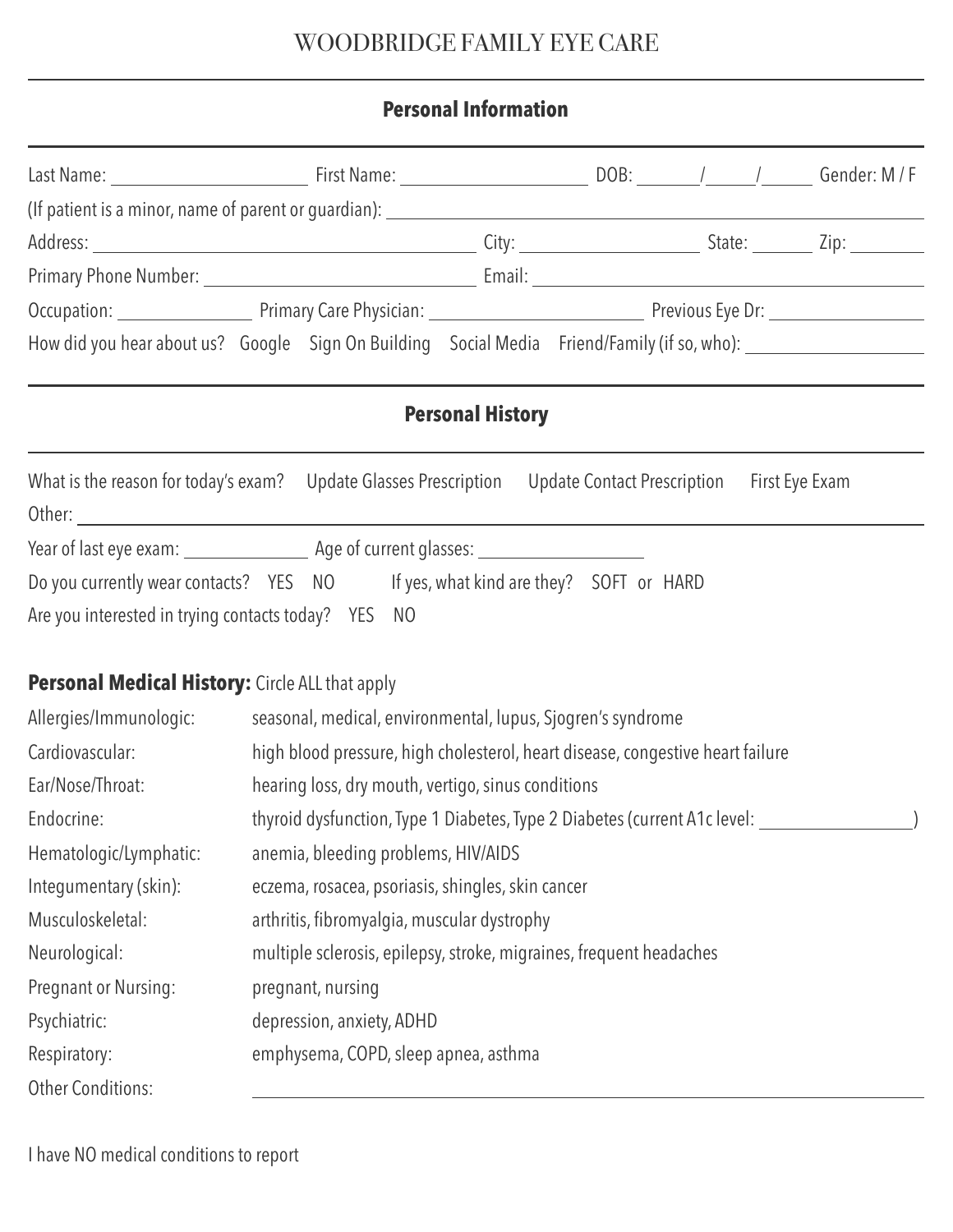**Medications:** List all including over the counter, vitamins, and supplements \_\_\_\_\_\_\_\_\_\_\_\_\_\_\_\_\_\_\_\_\_\_\_\_\_\_\_\_\_\_\_\_\_\_

**Allergies:** List allergies to all medications

**Surgical History:** List all previous surgeries

 $\overline{a}$ 

**Personal Eye History:** Have you ever been diagnosed or treated for any of the following? Circle ALL that apply Lazy Eye (Amblyopia) Dry Eye Cataracts Glaucoma Retinal Disease Retinal Detachment Macular Degeneration Wandering Eye (Strabismus) Iritis/Uveitis Floaters Flashes of Light Double Vision Eye Injury Eye Infection Keratoconus NONE Other: List all previous eye surgeries:

**Family History:** Circle ALL that apply

| Glaucoma Macular Degeneration Retinal Disease Blindness Cataracts Diabetes Other: |  |  |  |
|-----------------------------------------------------------------------------------|--|--|--|
| Please indicated which family member:                                             |  |  |  |

**Social History:** Do you use tobacco products? CURRENTLY PREVIOUSLY NEVER Alcohol? YES NO Frequency:

### **Financial Information**

| Who is financially responsible for the account? |      |     | Relationship to patient: Self / Spouse / Guardian |                           |  |  |
|-------------------------------------------------|------|-----|---------------------------------------------------|---------------------------|--|--|
| Bill my insurance (Name of insurance:           |      | OR. |                                                   | I am paying out-of-pocket |  |  |
| Insurance Policy Holder's Name:                 | DOB: |     |                                                   | Last 4 Digits SS#:        |  |  |

Our optometrists perform both routine eye exams for glasses and contacts, as well as medical eye exams. Should your exam include additional testing and treatment for a medical eye condition (ex: dry eye, diabetes, ocular allergies, glaucoma, etc.), your medical insurance may be billed. Please let our staff know if you have any questions regarding this policy.

I understand that information obtained from my insurance plan on my behalf is not a guarantee of payment or benefits, and I am obligated to pay any portion of office fees (exam and materials) not covered by my insurance company.

I acknowledge that I am financially responsible for any balances due on this account. I am aware that any unpaid balances will be turned over to collections and that I am responsible for any fees associated with this. I authorize Woodbridge Family Eye Care or the insurance company to release any information required for this claim.

**\*\*\*Initial Here:**